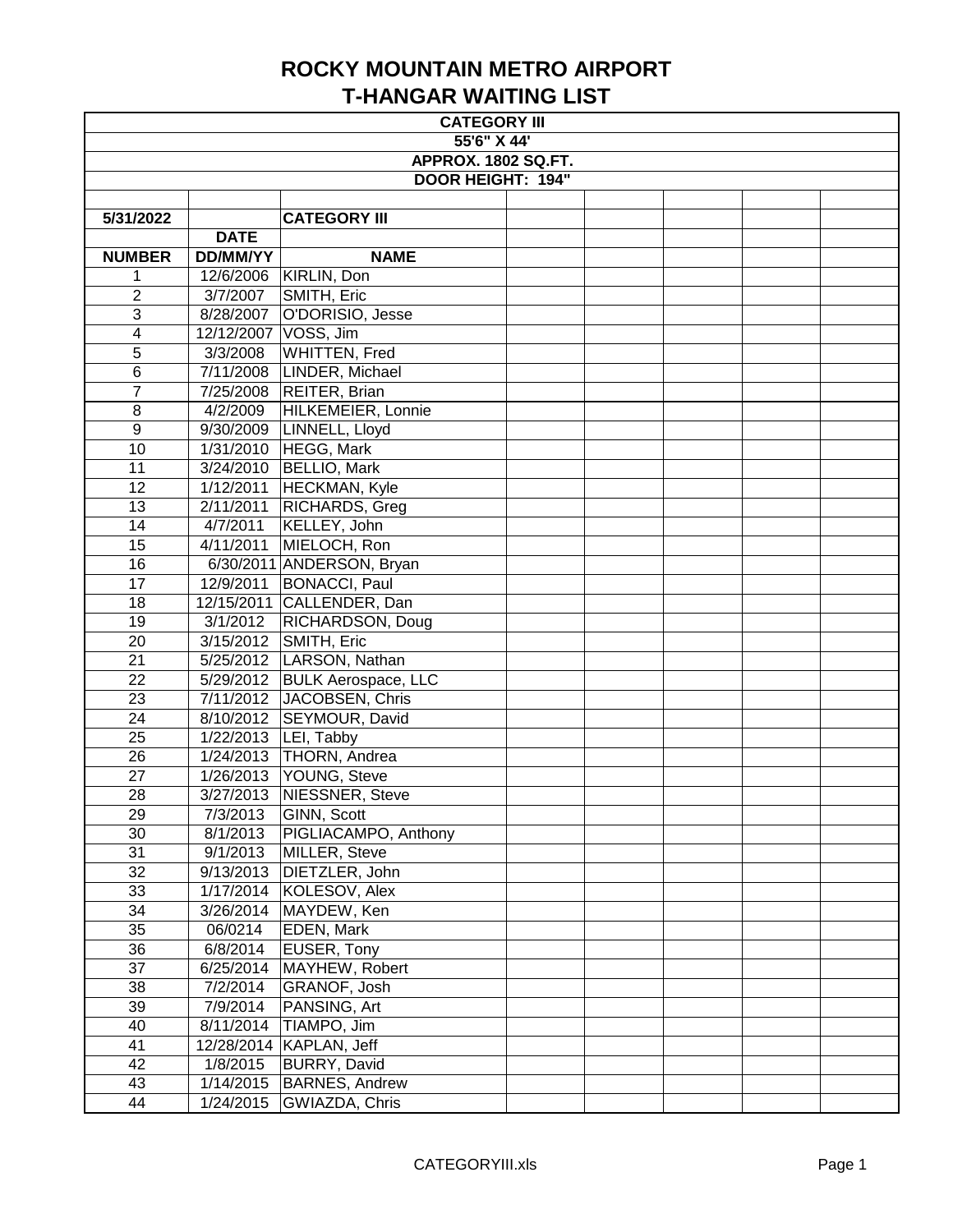| 45              |           | 1/29/2015 CRAWFORD, Set        |  |  |  |
|-----------------|-----------|--------------------------------|--|--|--|
| 46              | 2/4/2015  | BISHOP, Dan                    |  |  |  |
| 47              |           | 2/20/2015   BLOOM, Cynthia     |  |  |  |
| 48              | 5/1/2015  | KAUFFMAN, Jenny                |  |  |  |
| 49              |           | 5/31/2015   BECKNER, Matt      |  |  |  |
| 50              | 7/7/2015  | O'CONNELL, Justin              |  |  |  |
| 51              | 7/23/2015 | STONE, Richard                 |  |  |  |
| 52              | 8/18/2015 | VELAZCO, Andy                  |  |  |  |
| 53              | 9/4/2015  | FRIEL, Joseph                  |  |  |  |
| 54              |           | 10/26/2015 MIHALCIN, Michael   |  |  |  |
| 55              |           | 11/24/2015 SMITH, Shane        |  |  |  |
| 56              |           | 12/1/2015 SERESHTEH, Ahmad     |  |  |  |
| 57              |           | 12/7/2015 STEINERT, Jennifer   |  |  |  |
| 58              |           | 12/24/2015 MILLER, Chris       |  |  |  |
| 59              | 3/1/2016  | MACKENZIE, John                |  |  |  |
| 60              |           | 3/11/2016   BOSCHEE, Tiffiny   |  |  |  |
| 61              | 3/16/2016 | COOPER, Wesley                 |  |  |  |
| 62              | 4/12/2016 | JOBE, Zane                     |  |  |  |
| 63              |           | 4/25/2016   MIHALCIN, Jonathan |  |  |  |
| 64              | 4/25/2016 | MIHALCIN, Jason                |  |  |  |
| 65              |           | 4/26/2016   MIHALCIN, Michael  |  |  |  |
| 66              | 5/2/2016  | HODES, Michael                 |  |  |  |
| 67              |           | 5/12/2016 JAHN, Gretchen       |  |  |  |
| 68              |           | 6/30/2016   FASANO, John       |  |  |  |
| 69              |           | 7/19/2016   MIHALCIN, Matt     |  |  |  |
| 70              | 7/24/2016 | ROTHFUS, Kevin                 |  |  |  |
| 71              | 7/30/2016 | DILLON, Jade                   |  |  |  |
| 72              | 8/6/2016  | CONDROSKI, Kevin               |  |  |  |
| 73              | 8/15/2016 | HIGBY, Eugene                  |  |  |  |
| 74              | 8/28/2016 | COOPER, Keith                  |  |  |  |
| 75              |           | 9/13/2016   HENZE, Stacy       |  |  |  |
| $\overline{76}$ | 9/16/2016 | GRUNSFELD, John                |  |  |  |
| $\overline{77}$ |           | 9/22/2016   HESSELIUS, Daniel  |  |  |  |
| 78              |           | 11/15/2016 CECHINI, Randy      |  |  |  |
| 79              |           | 11/21/2016   BEDWELL, David    |  |  |  |
| 80              |           | 11/22/2016 BURGER, Cobus       |  |  |  |
| 81              |           | 11/26/2016 CARDER, Brent       |  |  |  |
| 82              |           | 12/15/2016   MAILLOUX, Jacques |  |  |  |
| 83              | 2/1/2017  | SHIPLEY, Gary                  |  |  |  |
| 84              | 2/8/2017  | FROHBIETER, Alan               |  |  |  |
| 85              |           | 2/19/2017   DAILEY, Marlin     |  |  |  |
| 86              | 3/12/2017 | GOUGH, Mike                    |  |  |  |
| 87              | 3/23/2017 | LOOS, Mark                     |  |  |  |
| 88              |           |                                |  |  |  |
|                 | 4/25/2017 | PENNINGTON, Russell            |  |  |  |
| 89<br>90        | 4/26/2017 | PFEIFFER, Wynn                 |  |  |  |
|                 | 5/17/2017 | DOWNEY, Jack                   |  |  |  |
| 91              | 5/18/2017 | PENROD, Jeff                   |  |  |  |
| 92              | 5/19/2017 | HINKLE, Jeffrey                |  |  |  |
| 93              | 6/7/2017  | YASPAN, Corey                  |  |  |  |
| 94              | 7/10/2017 | SMITH, Keith                   |  |  |  |
| 95              | 7/16/2017 | AMIN, David                    |  |  |  |
| 96              | 7/21/2017 | RAVDAL, Stig                   |  |  |  |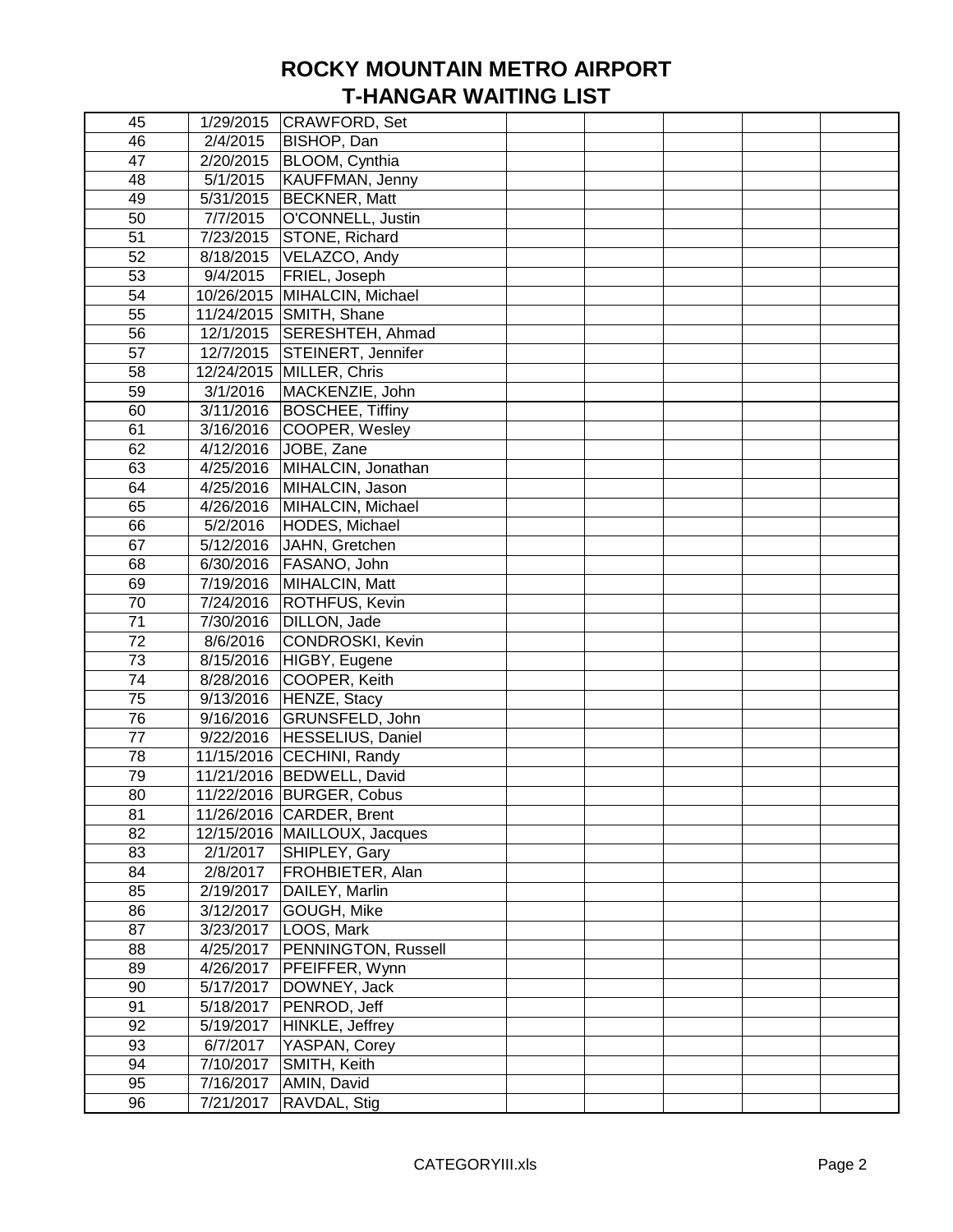| 97         | 8/6/2017           | WYCOFF, Phil                              |  |  |  |
|------------|--------------------|-------------------------------------------|--|--|--|
| 98         | 8/15/2017          | LEI, Tabby                                |  |  |  |
| 99         | 9/7/2017           | OLSEN, Ole                                |  |  |  |
| 100        |                    | 10/12/2017   WRIGHT, David                |  |  |  |
| 101        |                    | 10/27/2017 ULBRICHT, John                 |  |  |  |
| 102        |                    | 11/6/2017 CONSALVI, Jay                   |  |  |  |
| 103        |                    | 11/10/2017 DOTSON, Alan                   |  |  |  |
| 104        |                    | 11/27/2017 BOCA, Zachary                  |  |  |  |
| 105        | 1/1/2018           | GERHARDT, David                           |  |  |  |
| 106        | $\frac{1}{9/2018}$ | <b>BULLION, Rick</b>                      |  |  |  |
| 107        | 1/19/2018          | GARDNER, Mark                             |  |  |  |
| 108        | 1/23/2018          | THOMAS, Matthew                           |  |  |  |
| 109        | 1/30/2018          | STALEY, Nathan                            |  |  |  |
| 110        | 2/1/2018           | <b>GRIFFITH, Bill</b>                     |  |  |  |
| 111        | 2/2/2018           | APPLETON, Tyler                           |  |  |  |
| 112        | 2/13/2018          | KNORR, Bill                               |  |  |  |
| 113        | 2/14/2018          | <b>THOMPSON, Scott</b>                    |  |  |  |
| 114        | 2/22/2018          | HEDLEY, Kenneth                           |  |  |  |
| 115        | 3/5/2018           | ROSSBACK, Jason                           |  |  |  |
| 116        | 3/10/2018          | GAMBILL, Cayce                            |  |  |  |
| 117        | 3/13/2018          | <b>DUTTON, Robert</b>                     |  |  |  |
| 118        | 3/27/2018          | <b>ROBINSON, Ronald</b>                   |  |  |  |
| 119        | 4/2/2018           | HIRSH, Jay                                |  |  |  |
| 120        | 5/3/2018           | GLASS, Jeremiah                           |  |  |  |
| 121        | 5/8/2018           | WRIGHT, John                              |  |  |  |
| 122        | 6/2/2018           | SMITH, Ryan                               |  |  |  |
| 123        | 5/30/2018          | DOIG, Connor                              |  |  |  |
| 124        | 6/19/2018          | MCLEAN, John                              |  |  |  |
| 125        | 7/24/2018          | <b>BIELANSKI, Rob</b>                     |  |  |  |
| 126        |                    | 8/18/2018   MATHIESON, Michael            |  |  |  |
| 127        |                    | 9/14/2018   FULLERTON, Thomas             |  |  |  |
| 128        |                    | 10/24/2018 KILBERG, Jon                   |  |  |  |
| 129        |                    | 12/18/2018 GOMULKA, Craig                 |  |  |  |
| 130        |                    | 12/20/2018   MCCULLOUGH, Ron              |  |  |  |
| 131        |                    | 1/23/2019   MORROW, Don                   |  |  |  |
| 132        | 2/28/2019          | MACINTOSH, James                          |  |  |  |
|            |                    |                                           |  |  |  |
| 133<br>134 | 4/5/2019           | 3/21/2019   JESSEE, Kent<br>POLLART, Eric |  |  |  |
| 135        | 4/24/2019          | <b>ROBINSON, Andrew</b>                   |  |  |  |
|            | 5/8/2019           | TALLMADGE, Brian                          |  |  |  |
| 136<br>137 |                    | POPPY, Gerald                             |  |  |  |
|            | 5/8/2019           |                                           |  |  |  |
| 138        |                    | 5/29/2019  LEWIS, Jason                   |  |  |  |
| 139        | 6/11/2019          | MCKINLEY, Scott                           |  |  |  |
| 140        |                    | 10/28/2019   PARKER, Jeff                 |  |  |  |
| 141        |                    | 1/13/2020   FOSTER, Jake                  |  |  |  |
| 142        | 1/14/2020          | BURKE, Bryan                              |  |  |  |
| 143        | 4/20/2020          | HEGG, Mark                                |  |  |  |
| 144        | 5/1/2020           | DAM, Robert                               |  |  |  |
| 145        | 5/22/2020          | <b>ROYSTON, James</b>                     |  |  |  |
| 146        | 6/3/2020           | CALDWELL, Aaron                           |  |  |  |
| 147        | 6/17/2020          | MURPHY, Patrick                           |  |  |  |
| 148        | 6/30/2020          | BARON, Alan                               |  |  |  |